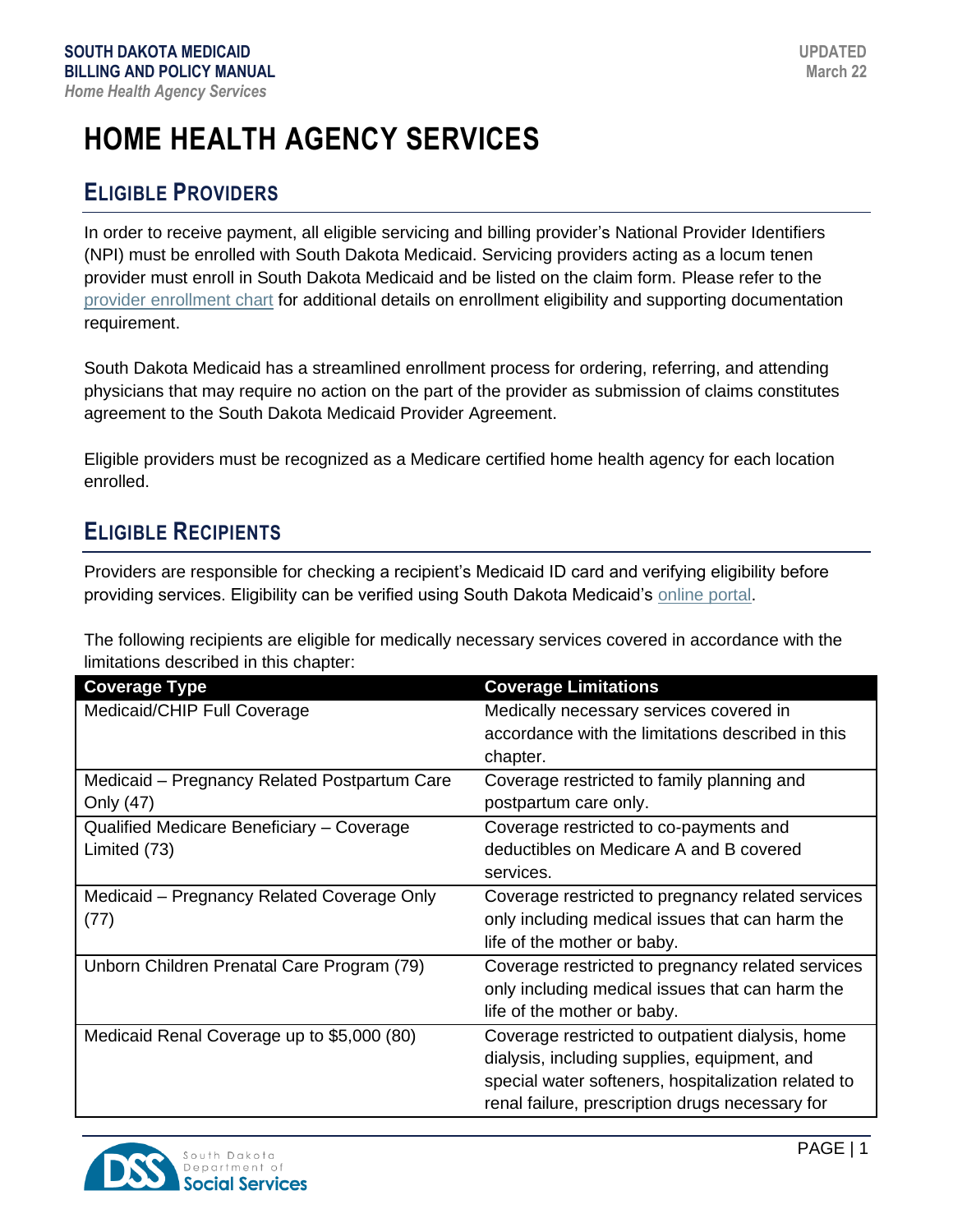dialysis or transplants not covered by other sources and non-emergency medical travel reimbursement to renal failure related appointments.

Refer to the [Recipient Eligibility](https://dss.sd.gov/docs/medicaid/providers/billingmanuals/General/Recipient_Eligibility.pdf) manual for additional information regarding eligibility including information regarding limited coverage aid categories.

# **COVERED SERVICES AND LIMITS**

#### **General Coverage Principles**

Providers should refer to the [General Coverage Principles](https://dss.sd.gov/docs/medicaid/providers/billingmanuals/General/General_Coverage_Principles.pdf) manual for basic coverage requirements all services must meet. These coverage requirements include:

- The provider must be properly enrolled;
- Services must be medically necessary;
- The recipient must be eligible; and
- If applicable, the service must be prior authorized.

The manual also includes non-discrimination requirements providers must abide by.

#### **Home Health Covered Services**

Home health services must meet the following conditions:

- Provided by a home health agency employee who is qualified to perform the required service;
- Prescribed by the attending physician or other licensed practitioner and contained in the home health agency's written plan of care;
- Provided in the community or at the individual's place of residence, which does not include a hospital, penal institution, detention center, school, nursing facility, intermediate care facility for individuals with intellectual disabilities, or an institution which treats individuals for mental diseases; and
- Provided intermittently but not more than once a day and no more frequently than five days a week. Multiple visits of the same discipline on the same day are covered if the medical necessity for the multiple visits is documented by the attending physician or other licensed practitioner in the individual's medical record.

If Medicare denies payment for a service because the service is not medically necessary, the individual is ineligible for services under this chapter.

#### Initial Order for Services

Before a home health agency may begin providing services to an individual, it must have a physician or other licensed practitioner's order prescribing the needed services. For recipients in the Primary Care Provider (PCP) Program and Health Home (HH) Program, the services must be ordered or referred by their PCP/HH. The initial order for home health services must comply with [42 CFR 440.70.](https://www.ecfr.gov/cgi-bin/text-idx?SID=59e26fdd18988e395fbb3be9ad87935b&mc=true&node=se42.4.440_170&rgn=div8) For the initial order for home health services, a physician or other licensed practitioner must document a face-

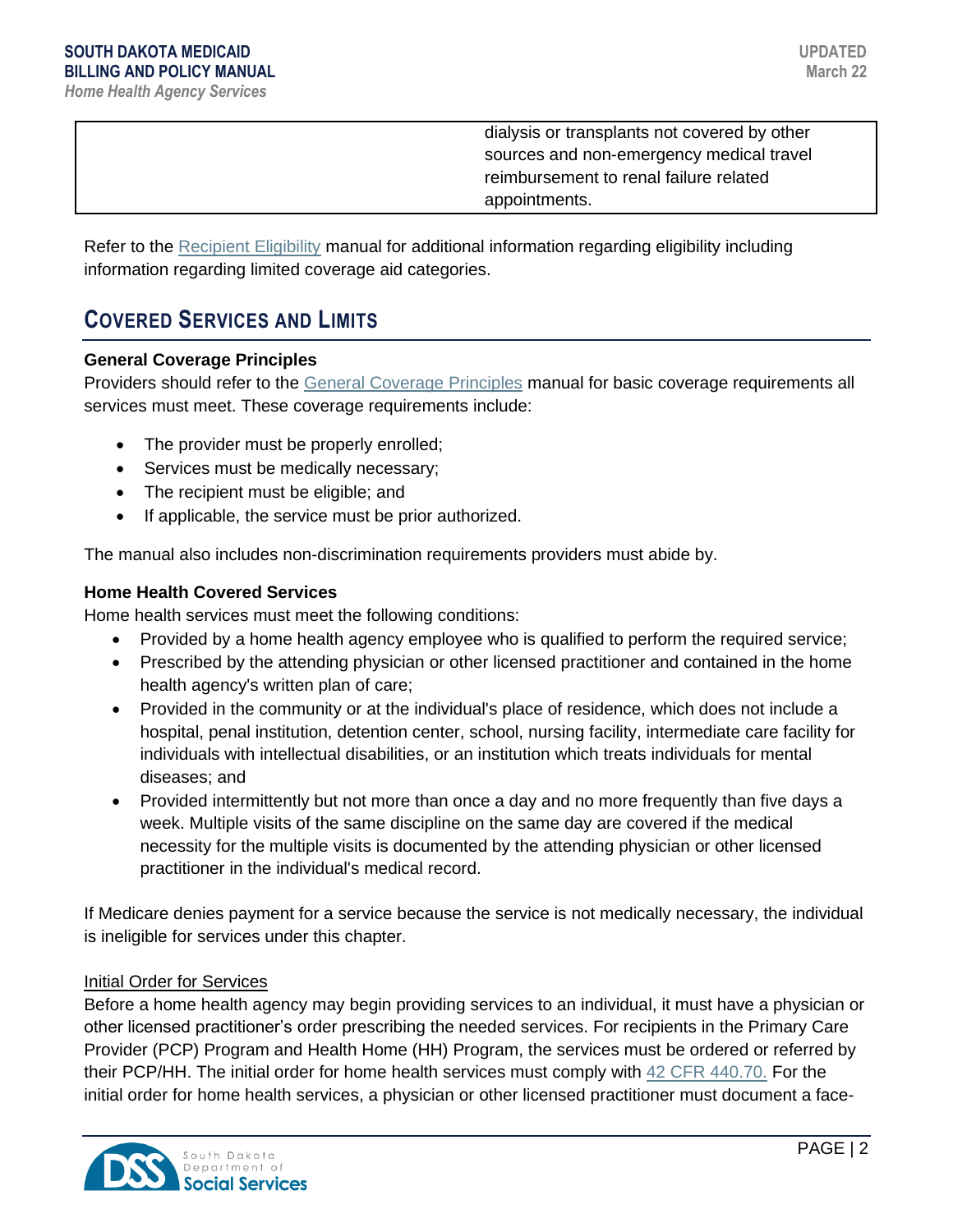to-face encounter related to the primary reason the beneficiary requires the services. The encounter may occur through telehealth. The encounter must occur within the 90 days before or 30 days after the start of the services.

#### Plan of Care

The home health agency must prepare a plan of care for each Medicaid recipient served. The plan must be based on the care services prescribed by the attending physician or other licensed practitioner and the information obtained by the home health agency from the individual. The attending physician or other licensed practitioner must review and sign the plan.

The attending physician or other licensed practitioner must periodically review the individual's plan of care and recertify the need for services. For medical social work, the recertification must be completed at least every 30 days following service initiation. For nursing, home health aide, and therapy services, the recertification must be completed at least every 60 days following service initiation. The home health agency must obtain the recertification.

#### Supervisory Visits

A supervisory visit by a registered nurse must be conducted at least once every two weeks to determine if the recipient's health care needs and goals contained in the plan of care are met. The presence of the home health aide is required during the supervisory visits. Supervisory and recertification visits are considered to be an overhead cost and may not be billed as a home health service.

#### Limits for Age 21 or Older

For recipients age 21 or older services are limited to the following:

- Skilled nursing services;
- Medical social services provided by a licensed social worker who is not an employee of the department;
- Medical supplies used incidental to the visit when necessary to administer the attending physician or other licensed practitioner's prescribed plan of care;
- Multiple visits of the same discipline on the same day if the medical necessity for the multiple visits is documented by the attending physician or other licensed practitioner in the individual's medical record;
- Daily visits if the medical necessity for the visits is documented by the attending physician other licensed practitioner in the individual's medical record. The daily visits are limited to four weeks but may be extended beyond the four-week period if the attending physician or other licensed practitioner documents the need for the visits in the individual's medical record;
- Therapy services including respiratory therapy services that meet the requirements below; and
- Postpartum services that meet the requirements below.

#### Postpartum Service Limitations

Postpartum services are limited to one visit each day and may not be provided for more than four consecutive weeks following the child's birth. Any additional visits require a prior authorization. One of

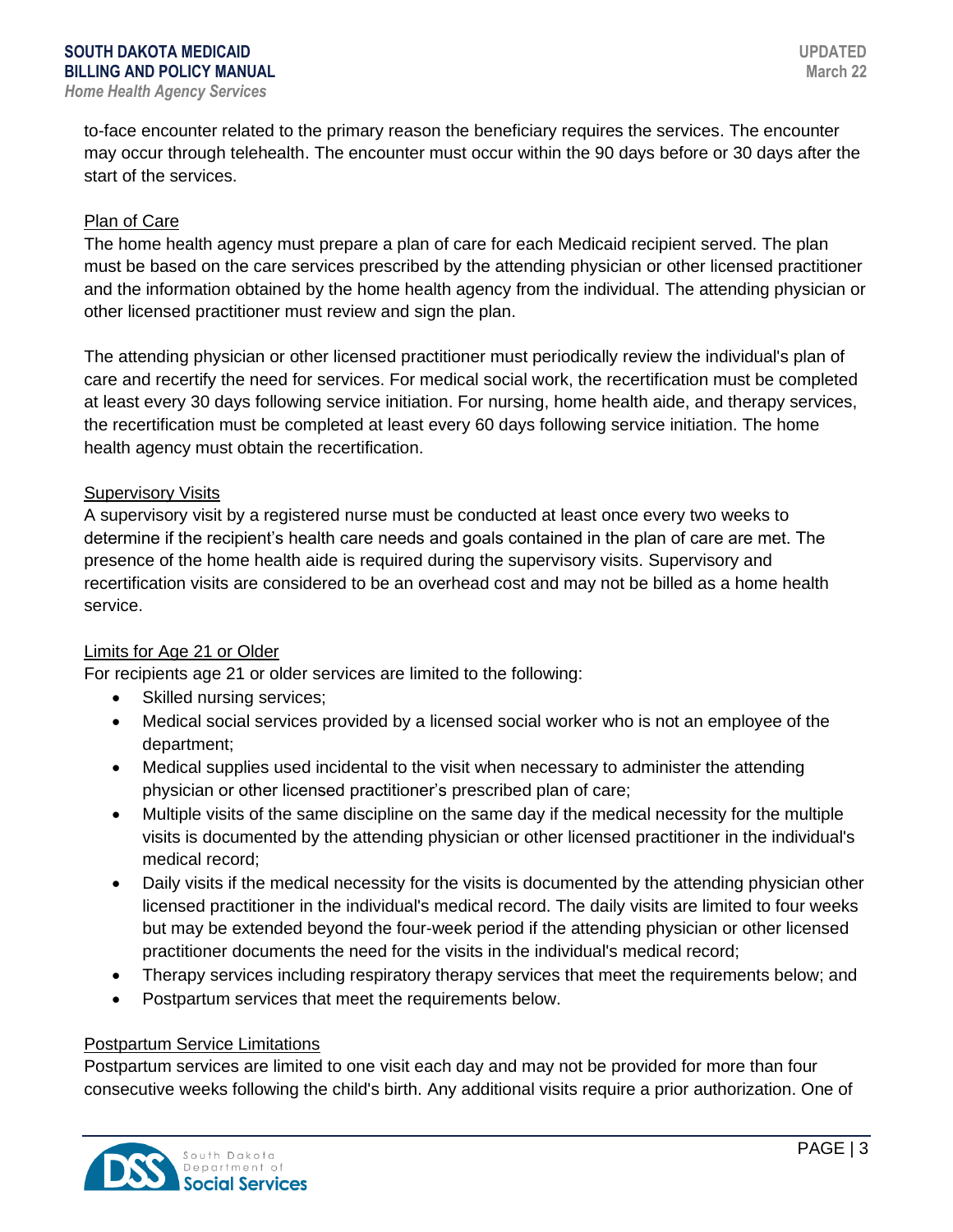the following risk factors must be present and must be documented in the physician or other licensed practitioner's written orders and the home health agency's plan of care:

- The mother has a documented prenatal or postpartum medical condition which threatens the mother's health or the health of the baby;
- The infant has a documented medical condition which requires skilled nursing intervention;
- There is documentation to support a finding that the family is at risk for child abuse or neglect;
- The family has previously experienced neonatal death, stillbirth, or sudden infant death syndrome;
- There is a documented history of alcohol or drug abuse in the family; or
- There is a documented history of noncompliance with medical treatment regimens, including prenatal care.

### Respiratory Therapy

An individual receiving home respiratory therapy must meet the following requirements:

- Be medically dependent on a ventilator for life support at least six hours a day and have been dependent for at least 30 consecutive days;
- Except for the availability of these respiratory care services at home, would require respiratory care as an inpatient in a hospital, a skilled nursing facility, or an intermediate care facility and would be eligible for long-term nursing care under this article;
- Have adequate support services to be cared for at home; and
- Wish to be cared for at home.

### Flu Vaccines

Home health agencies may provide flu vaccines to home health recipients. Home health agencies may also provide flu vaccines to other Medicaid recipients through a flu shot clinic. Please refer to the [Physician Services](https://dss.sd.gov/medicaid/providers/feeschedules/dss/) fee schedule for covered vaccines and administration codes.

### Out-of-State Services

Service provided outside of South Dakota are generally not covered due to the residence requirement. Services will be covered if all the following conditions are met:

- Services provided are covered per this manual;
- The home health agency has signed a provider agreement with the department;
- All [out-of-state prior authorization](http://dss.sd.gov/medicaid/providers/pa/) requirements are met; and
- The home health agency is a participating provider in the Medicaid program in the state in which the services are provided.

### Cost Not to Exceed Institutional Care

If the actual or projected cost of all home health services over a period of three months exceeds 135 percent of the cost of care if the individual was institutionalized in a long-term care facility, the department shall issue a notice of intent to discontinue or deny further service. The department shall send the notice to the home health agency and to the individual. If within 30 days after the notice the home health agency provides documentation that the future home health service costs will decline and be within 135 percent of the cost of long-term care, the department shall reconsider its decision.

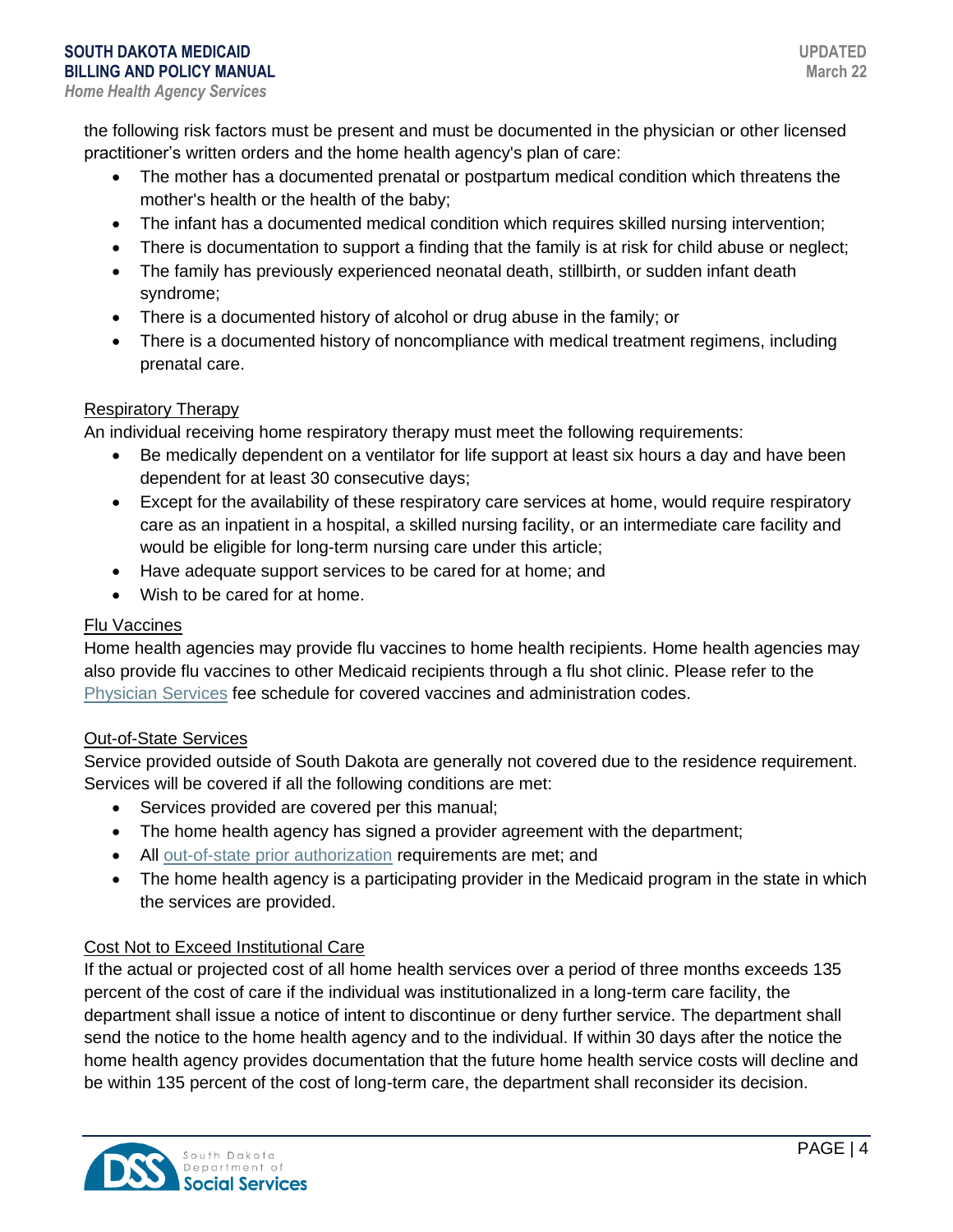### **Private Duty Nursing**

For information regarding coverage of private duty nursing for children under 21 please refer to the [Private Duty Nursing](https://dss.sd.gov/docs/medicaid/providers/billingmanuals/Professional/Private_Duty_Nursing.pdf) manual.

# **NON-COVERED SERVICES**

#### **General Non-Covered Services**

Providers should refer to [ARSD 67:16:01:08](http://sdlegislature.gov/rules/DisplayRule.aspx?Rule=67:16:01:08) or the [General Coverage Principles](https://dss.sd.gov/docs/medicaid/providers/billingmanuals/General/General_Coverage_Principles.pdf) manual for a general list of services that are not covered by South Dakota Medicaid.

#### **Home Health Non-Covered Services**

The following services are not covered services:

- Physician or other licensed practitioner's medical or surgical services;
- Drugs and biologicals;
- Personal comfort items;
- General housekeeping services;
- Meals or other nutritional items delivered to the individual's home;
- Posthospital benefits which include services by a home health agency operating primarily for the treatment of mental illness;
- Visits by a dietician;
- Visits solely for the purpose of teaching the individual or the individual's caregiver;
- Services that are not medically necessary;
- Custodial care; and
- Mileage.

### **DOCUMENTATION REQUIREMENTS**

#### **General Requirements**

Providers must keep legible medical and financial records that fully justify and disclose the extent of services provided and billed to South Dakota Medicaid. These records must be retained for at least 6 years after the last date a claim was paid or denied. Please refer to the [Documentation and Record](https://dss.sd.gov/docs/medicaid/providers/billingmanuals/General/Documentation_and_Records.pdf)  [Keeping](https://dss.sd.gov/docs/medicaid/providers/billingmanuals/General/Documentation_and_Records.pdf) manual for additional requirements.

#### **Home Health Documentation**

A home health agency must maintain a medical record for each individual receiving services. The medical record must contain documentation verifying the claimed service was performed and was authorized by the attending physician or other licensed practitioner.

## **REIMBURSEMENT AND CLAIM INSTRUCTIONS**

#### **Timely Filing**

South Dakota Medicaid must receive a provider's completed claim form within 6 months following the

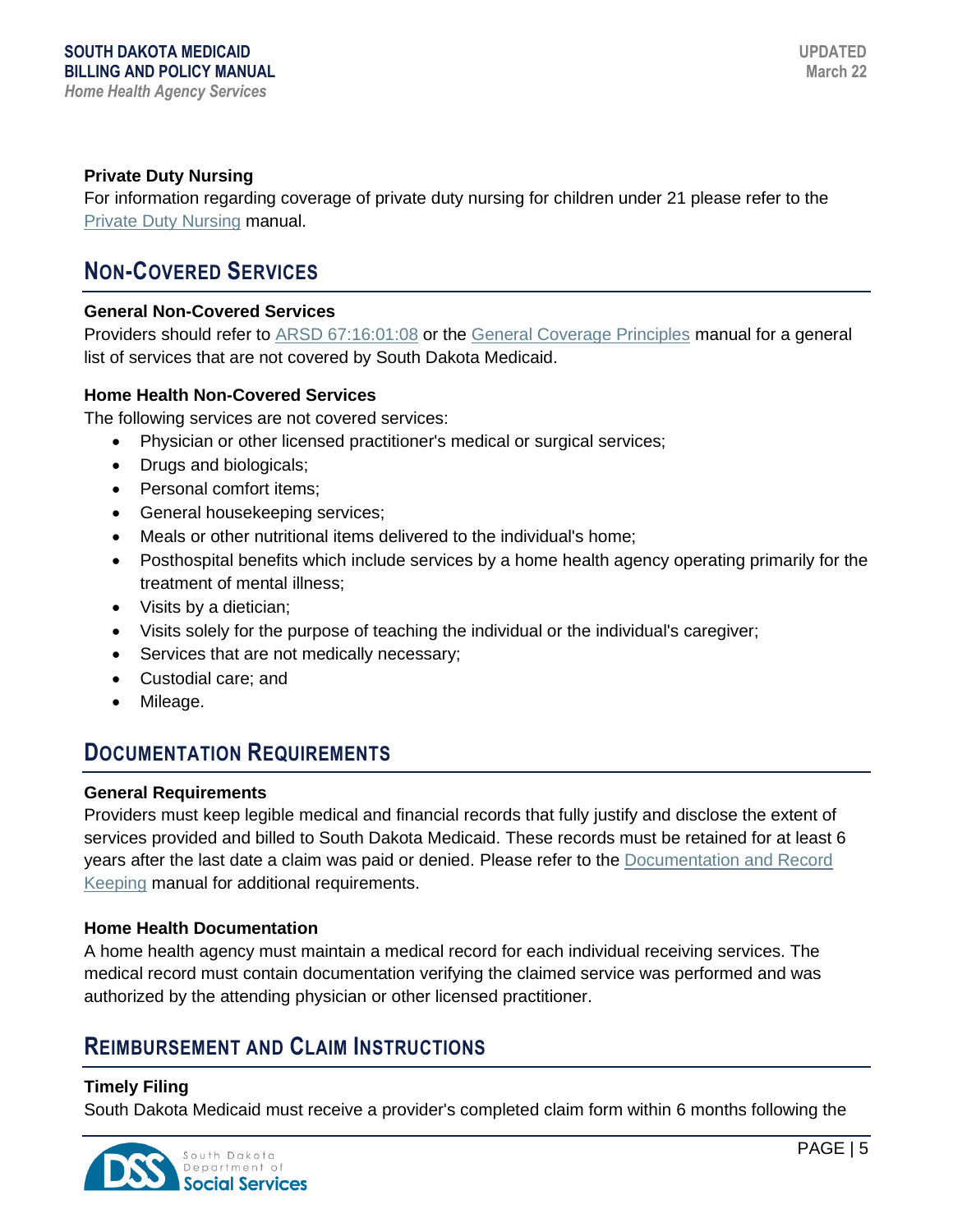month the service was provided. Requests for reconsiderations will only be considered if they are received within the timely filing period or within 3 months of the date a claim was denied. The time limit may be waived or extended by South Dakota Medicaid in certain circumstances. Providers should refer to the [General Claim Guidance](https://dss.sd.gov/docs/medicaid/providers/billingmanuals/General/General_Claim_Guidance.pdf) manual for additional information.

#### **Third-Party Liability**

Medicaid recipients may have one or more additional source of coverage for health services. South Dakota Medicaid is generally the payer of last resort, meaning Medicaid only pays for a service if there are no other liable third-party payers. Providers must pursue the availability of third-party payment sources and should use the Medicare Crossover or Third-Party Liability billing instructions when applicable. Providers should refer to the [General Claim Guidance](https://dss.sd.gov/docs/medicaid/providers/billingmanuals/General/General_Claim_Guidance.pdf) manual for additional information.

#### **Reimbursement**

A claim submitted for services provided under the home health agency must be submitted at the provider's usual and customary charge and must contain the procedure codes listed on the Department's website. Payment for professional services is limited to the home health agency's usual and customary charge or the fee established in the fee schedule maintained on the Department's [website.](https://dss.sd.gov/medicaid/providers/feeschedules/dss/) Supervisory visits are considered to be an overhead cost and may not be billed as a home health service.

#### **Claim Instructions**

Health Home services must be billed on a CMS 1500 claim form or 837P. Refer to our [website](https://dss.sd.gov/medicaid/providers/billingmanuals/) for claim instructions. Except for an electronic claim, if the individual is covered by Medicare or private health insurance, a copy of the denial or evidence of payment from Medicare or the insurance carrier must accompany the claim. For an electronic claim, the provider shall maintain and submit to the department on request evidence of claim payments or rejection.

If a registered nurse or a licensed practical nurse performs a home health aide service, the service must be billed as a home health aide service. If two or more persons of the same discipline simultaneously provide a single service, it is counted as one service and must be billed as a single service.

#### Units

For time-based codes one unit equals 15-minutes.

#### 22 Modifier

Skilled nursing or aide visits requiring additional staff to provide the care which is an integral part of one visit must be billed with a modifier "22". The medical record must contain documentation verifying that the claimed service was authorized by the attending physician or other licensed practitioner and was actually provided. A procedure code billed with a modifier of "22" is reimbursed at 125 percent of the established rate.

#### DME

Medical equipment claims must be submitted by an enrolled durable medical equipment provider.

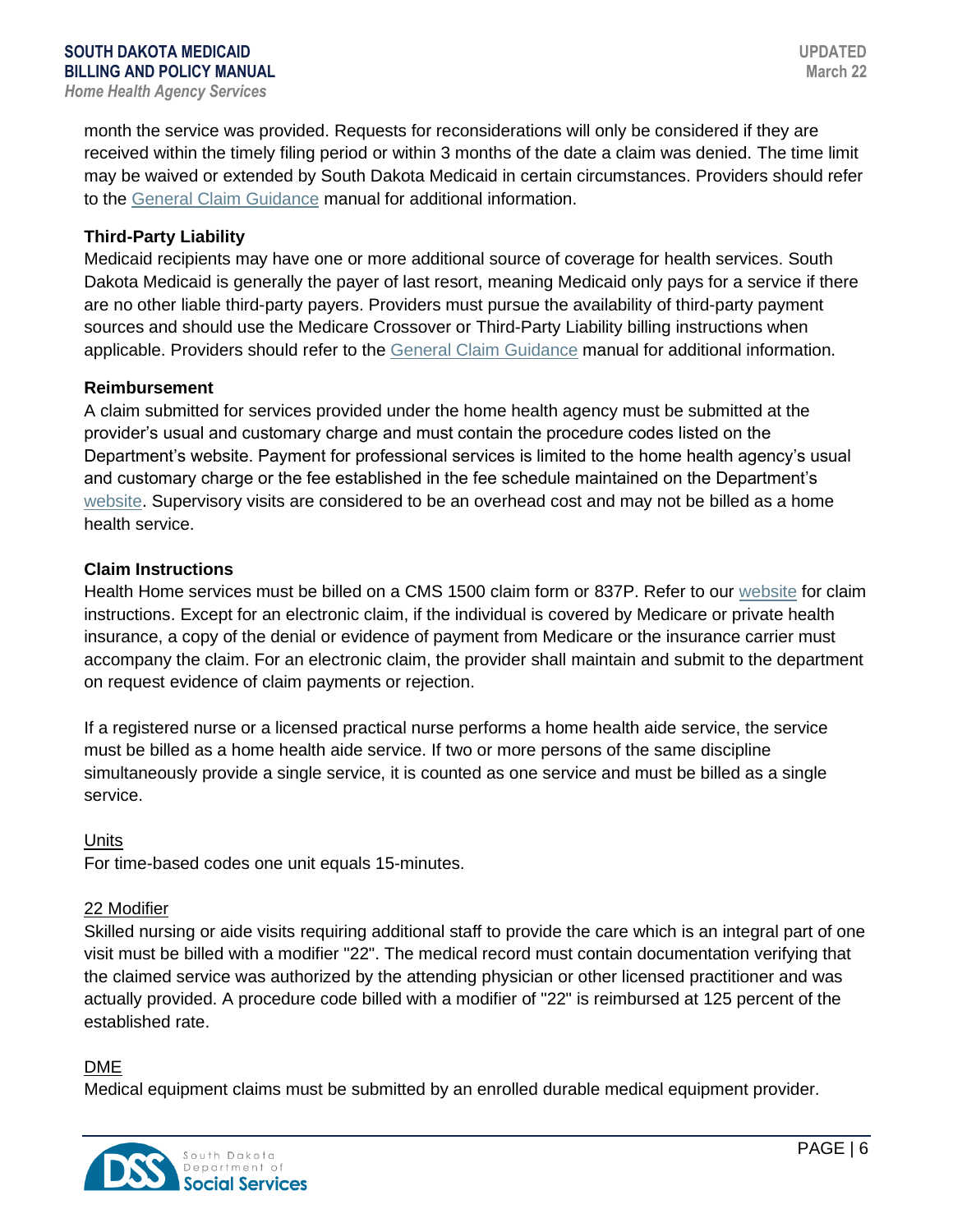## **DEFINITIONS**

- 1. "Attending physician," the individual's personal private physician or a physician assigned to care for the individual in the absence of a personal private physician;
- 2. "Custodial care," services that do not require nursing supervision and are designed to assist an individual perform the activities of daily living;
- 3. "Home health agency," an organization which is primarily engaged in providing skilled nursing, medical social services, or home health aide services and which meets the requirements of a home health agency under [42 CFR §§ 484.1 to 484.55,](https://www.ecfr.gov/cgi-bin/text-idx?SID=6574e177e6652418a06a37d28b32ccfe&mc=true&node=pt42.5.484&rgn=div5) inclusive (October 1, 2005). This does not include an agency or organization whose function is primarily the care and treatment of mental illness;
- 4. "Home health aide services," those nursing-related services not required to be performed by a licensed health professional but prescribed by a licensed physician or other licensed practitioner and provided on an intermittent basis;
- 5. "Home health services" or "services," skilled nursing services, medical social services, or home health aide services provided by a home health agency;
- 6. "Medical social services," those services which contribute to the treatment of a patient's physical condition and are needed because social problems exist which impede the effective treatment of the patient's medical condition or the patient's rate of recovery;
- 7. "Other licensed practitioner" a physician assistant, nurse practitioner, clinical nurse specialist, nurse midwife, or nurse anesthetist who is licensed by the state to provide services and is performing within their scope of practice under the provisions of [SDCL title 36.](http://sdlegislature.gov/Statutes/Codified_Laws/DisplayStatute.aspx?Type=Statute&Statute=36-4A-26.1)
- 8. "Plan of care," the plan developed by the home health agency in response to the attending physician or other licensed practitioner's written orders to the agency prescribing the needed services and the duration of those services;
- 9. "Postpartum services," skilled nursing services following a child's birth;
- 10. "Skilled nursing services," those nursing services defined in [SDCL 36-9-3](http://sdlegislature.gov/Statutes/Codified_Laws/DisplayStatute.aspx?Type=Statute&Statute=36-9-3) which are provided on a part-time or intermittent basis;
- 11. "Therapy services," physical, respiratory, occupational, and speech therapy services provided by the home health agency either directly by or under contract with a qualified therapist acting within the therapist's scope of practice; and
- 12. "Visit," one encounter with a recipient for the purpose of delivering home health services.